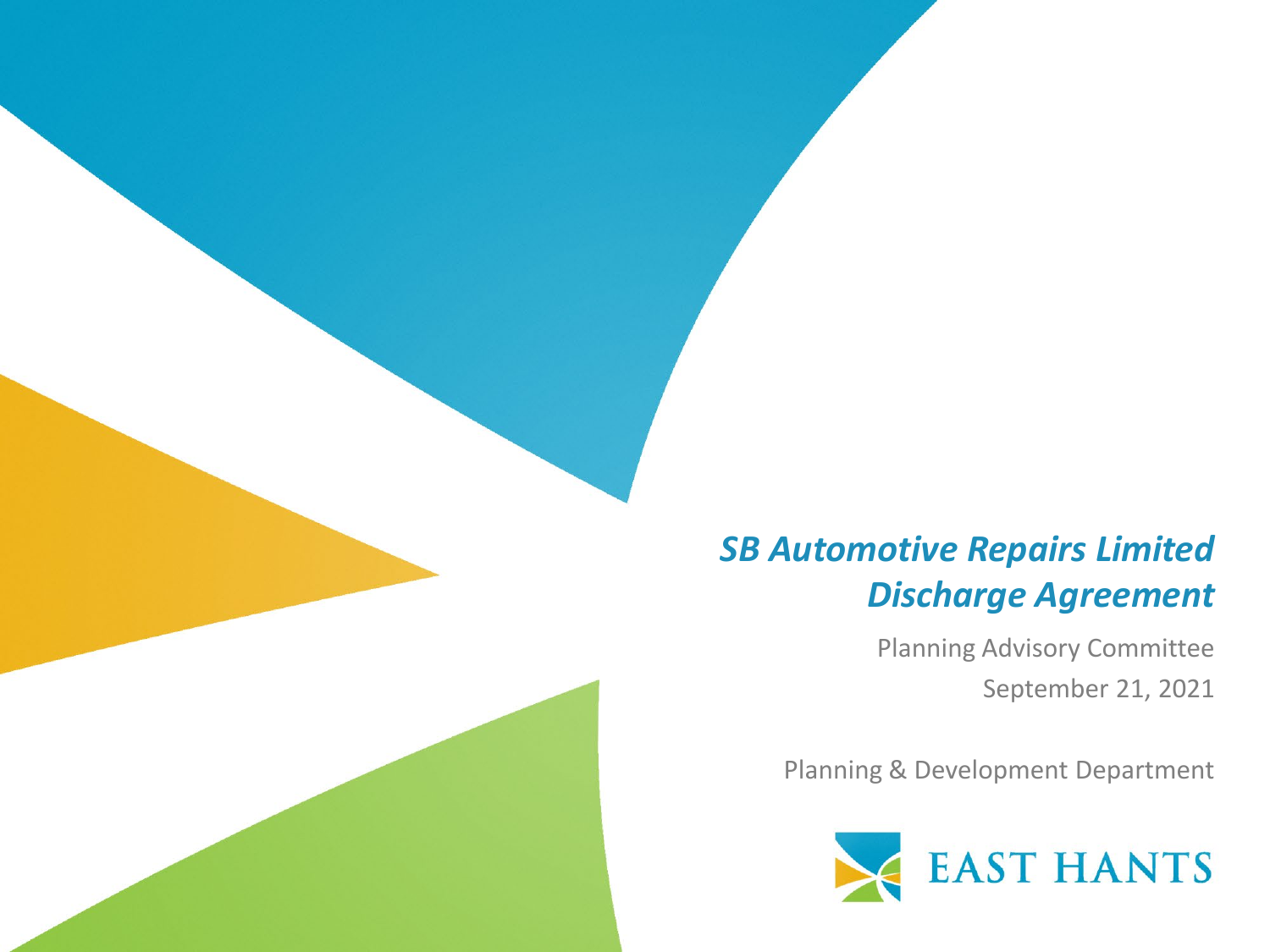# Background

- An application has been received from SB Automotive Repairs Limited to discharge two existing development agreements and an unsubstantial amendment for lands located at 485 Highway 2, Enfield.
- The applicant wishes to have the property regulated by the Mixed Use Centre (MC) Zone provisions of the Land Use Bylaw.
- The existing agreements permitted development of a retail building supplies store, a fitness centre to be located in the existing building, an auto detailing business and permitted Industrial Commercial (C5) Zone uses identified under the 2000 East Hants Land Use Bylaw.
- None of the uses identified by the existing agreements are currently taking place on the subject lands.

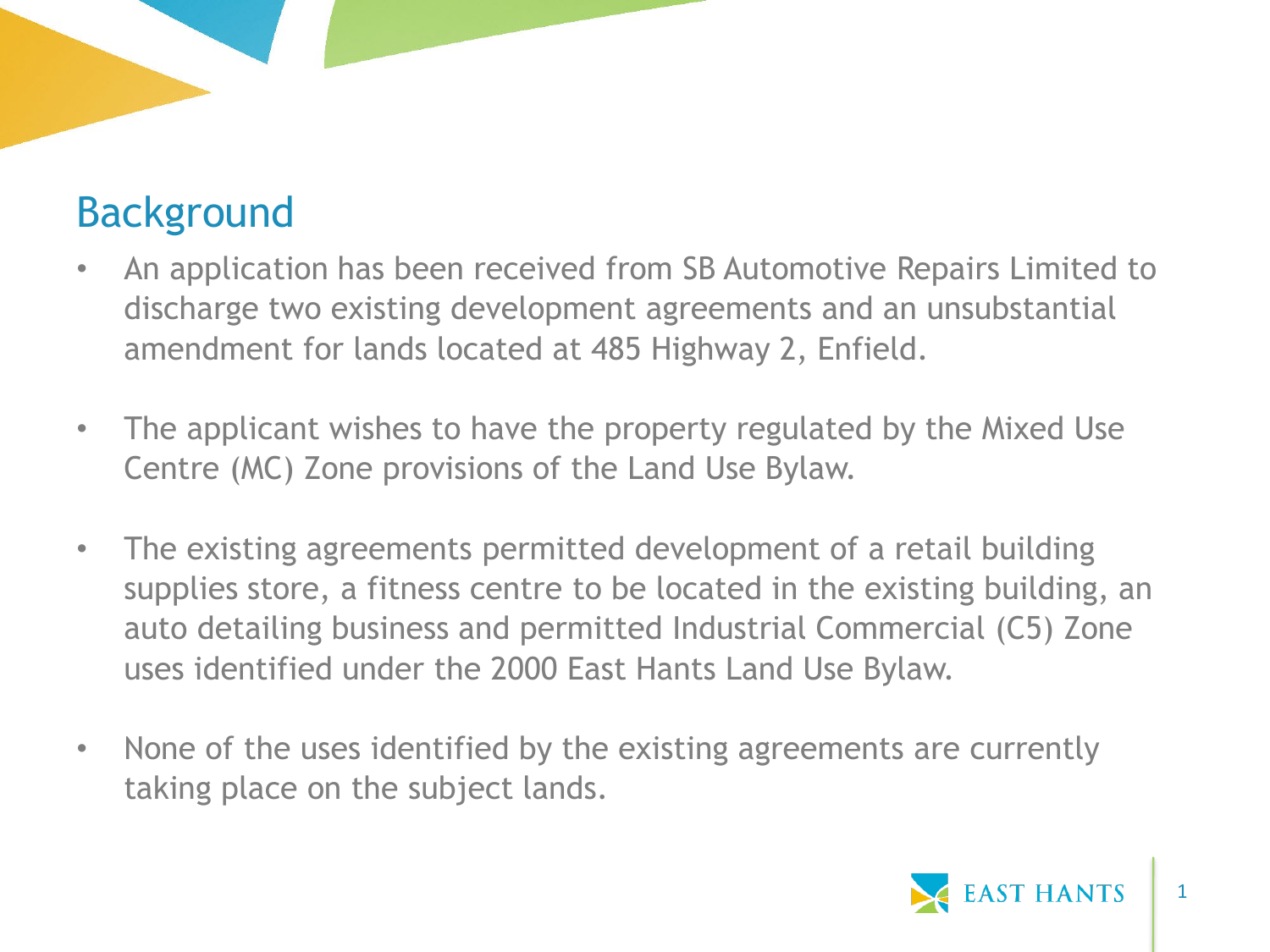### Subject Property

- **Location:** 485 Highway 2, Enfield
- **Subject Area:** Approximately 0.55 hectares with 65 m of frontage.
- **Zoning:** Mixed Use Centre (MC) Zone.
- **Surrounding Uses:** Properties located on either side of the subject property are zoned Mixed Use Centre (MC) Zone. Along the rear of the property is the railway and across Highway 2 are lands that are zoned Mixed Use Centre (MC) and Multiple Unit Residential (R3).



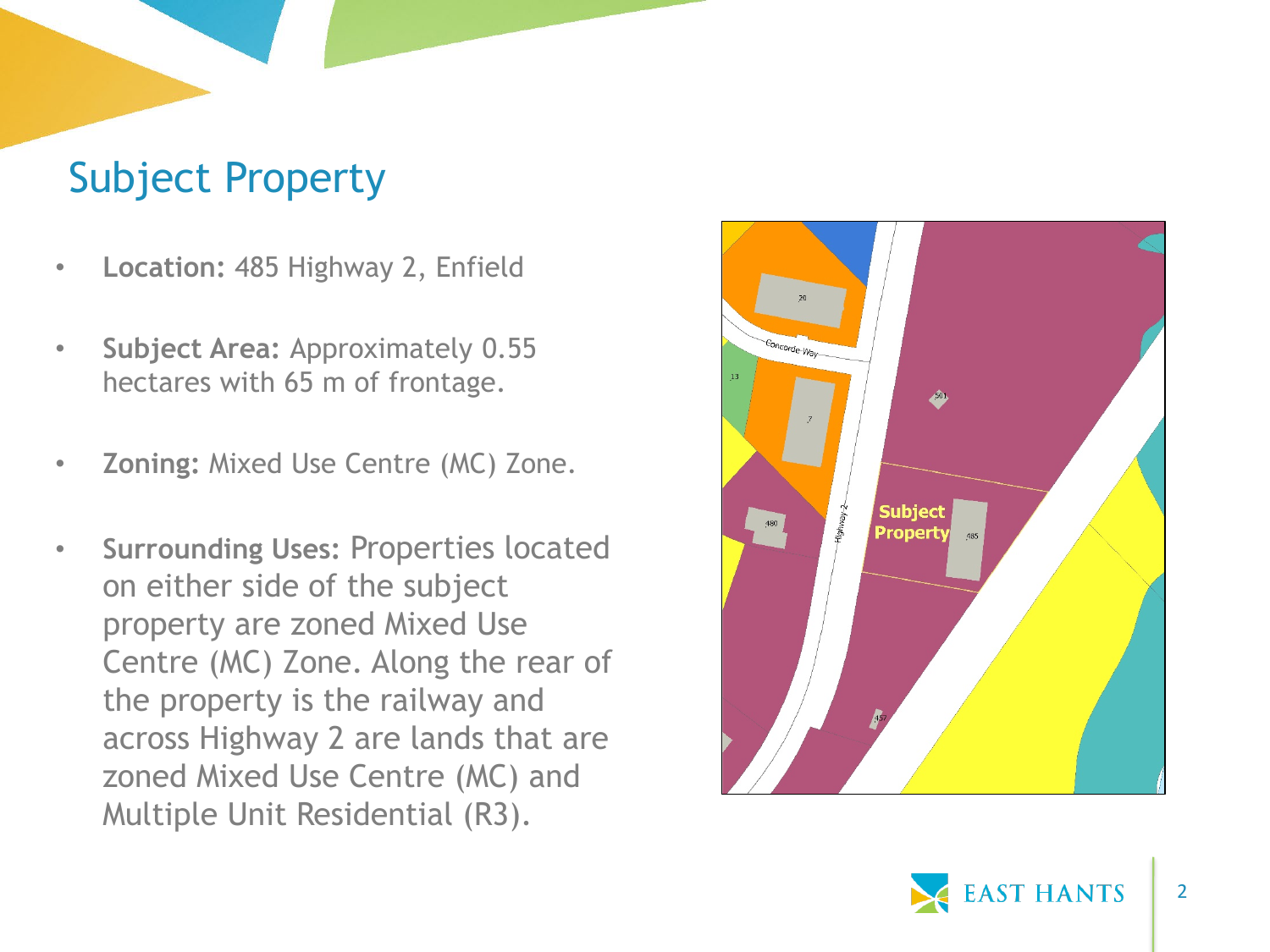### Development Proposal

- **Purpose:** To discharge the existing development agreements and an unsubstantial amendment, so that the subject property may be regulated by the provisions of the Land Use Bylaw.
- All of the existing uses currently taking place at 485 Highway 2 are permitted in the Mixed Use Centre (MC) Zone.
- By discharging the existing agreements, the land uses would not become nonconforming.
- The ground sign would become a legal non-conforming sign as the size would not be permitted under the current signage provisions for the MC Zone.
- The applicant is considering the development of an auto parts retail store on the subject property. Retailers are permitted in the MC Zone by site plan approval.

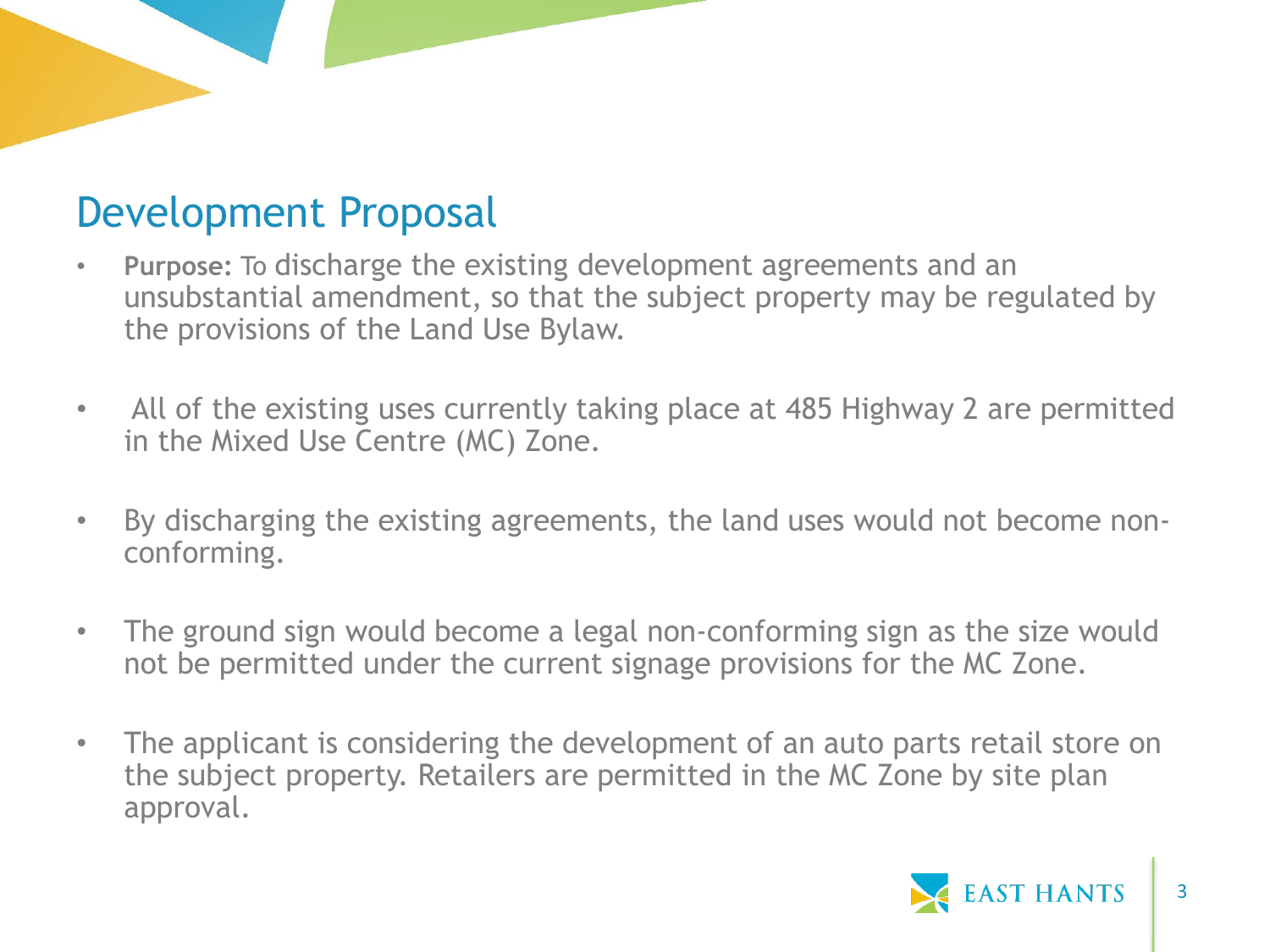# Conclusion

- Planning staff have reviewed the application by SB Automotive Repairs Limited based on the applicable policies contained in the Municipal Planning Strategy, Municipal Government Act and the existing development agreements and have determined that the request to discharge the agreements is appropriate.
- Therefore, staff recommend that the two existing development agreements and the one unsubstantial development agreement amendment, identified as Document #4874, #86752723 and #89433396, be discharged.
- In doing so, the property located at 485 Highway 2, Enfield will be regulated by the Mixed Use Centre (MC) Zone provisions of the LUB.